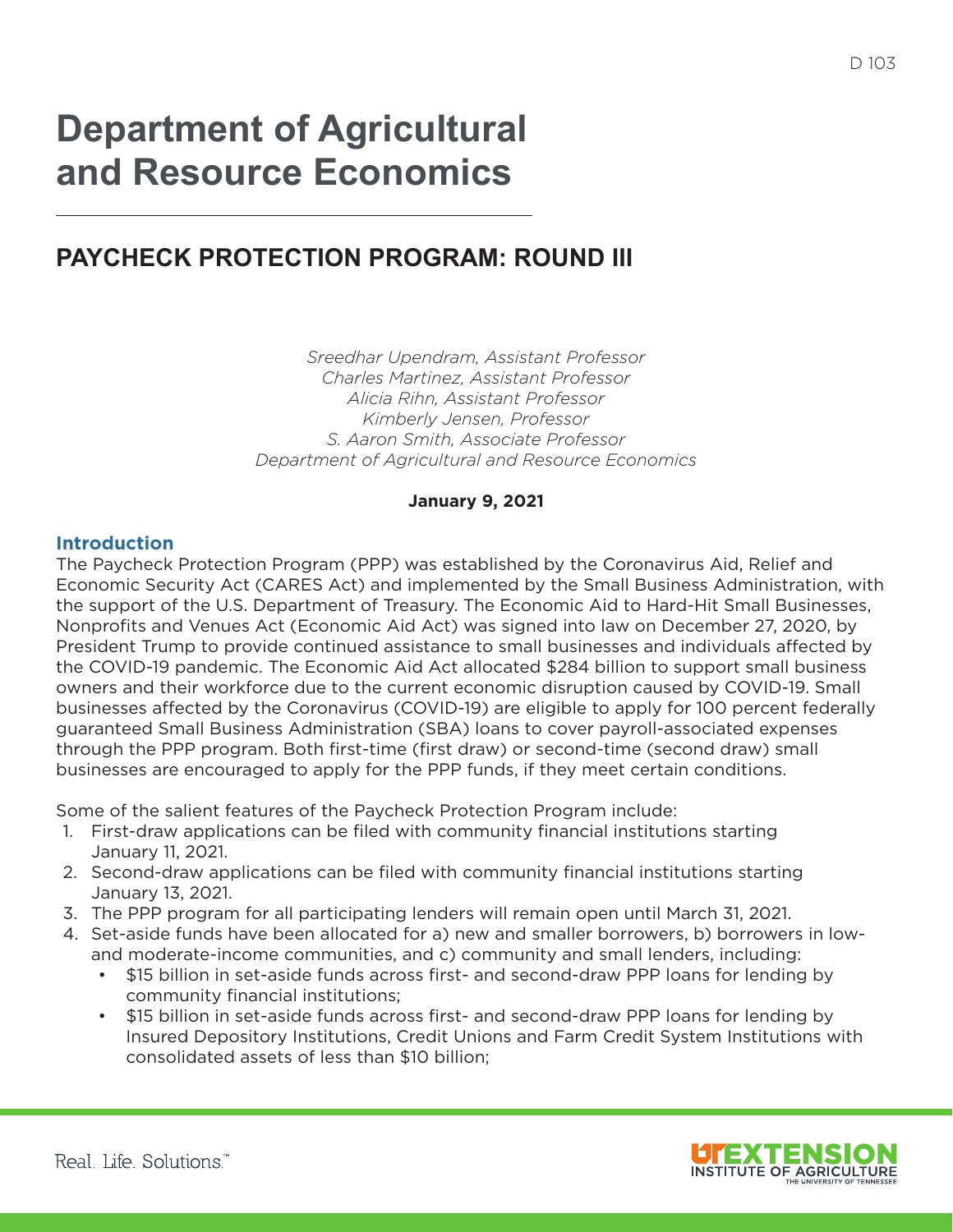- \$35 billion in set-aside funds for new frst-draw PPP loan borrowers; and
- \$15 billion for frst-draw and \$25 billion for second-draw PPP loans for borrowers with a maximum of 10 employees or for loans less than \$250,000 to borrowers in low- or moderate-income neighborhoods. At least 25 percent of each of the set-asides will go to each one of the groups.

# **Eligibility**

# *First-draw PPP loans for businesses that were in operation on February 15, 2020, are eligible if:*

- A small business as defned by the applicable standards set forth by the SBA in section 13 C.F.R. 121.201 for the frm's industry, or under the SBA alternative standard, an independent contractor, a self-employed individual, a 501(c)(3) organization, a tribal concern, a housing cooperative, news organization or another type of entity provided for by PPP rules.
- Small businesses are eligible for a PPP loan up to \$10 million if they have 500 or fewer employees. These firms include nonprofits, veterans' organizations, churches, tribal concerns, self-employed individuals, sole proprietorships and independent contractors.
- Small businesses with more than 500 employees are eligible to apply in certain industries, including businesses with a NAICS Code that begins with 72 (*Accommodation and Food Services Sector)*.
- Eligible news organizations with NAICS code 511110 or 5151 businesses or nonprofit public broadcasting entities with no more than 500 employees per physical location.
- 501(c)(6) organizations such as business leagues, chambers of commerce, visitors' bureaus and destination marketing organizations with no more than 300 employees. The lobbying activities must comprise no more than 15 percent of receipts and have no more than \$1 million in costs from the most recent tax year that ended prior to February 15, 2020.

#### *First-draw PPP loans are* **not** *available for:*

- Publicly traded companies and businesses controlled either directly or indirectly by the president, vice president, head of executive departments and members of Congress (or their spouses).
- Professional sports leagues and organizations promoting or participating in a political campaign.

# *Second-draw PPP loans are eligible if:*

- A small business as defned by the applicable standards set forth by the SBA in section 13 C.F.R. 121.201 for the industry, or under the SBA alternative standard, an independent contractor, a self-employed individual, a 501(c)(3) organization, a tribal concern, a housing cooperative, news organizations or another type of entity provided for by PPP rules.
- Small businesses are eligible for a PPP loan up to \$2 million if they have 300 or fewer employees and experienced a revenue reduction of 25 percent or higher in 2020 relative to 2019.
- Second-draw borrowers should have used the full amount of their first PPP loan on or before the expected date for the second PPP loan to be disbursed.
- The borrower must have experienced a revenue reduction of 25 percent or greater in 2020 relative to 2019. There are several ways this reduction is demonstrated, including:
	- 1. A borrower must calculate this revenue reduction by comparing the borrower's quarterly gross receipts for one quarter in 2020 with the borrower's gross receipts for the corresponding quarter of 2019.
	- 2. Tax information might be needed in certain circumstances.
	- 3. A borrower that did not experience a 25 percent annual decline in revenues, or that was not in operation in all four quarters of 2019, may still meet the revenue reduction requirement if the borrower can demonstrate a 25 percent reduction under one of the quarterly measurements.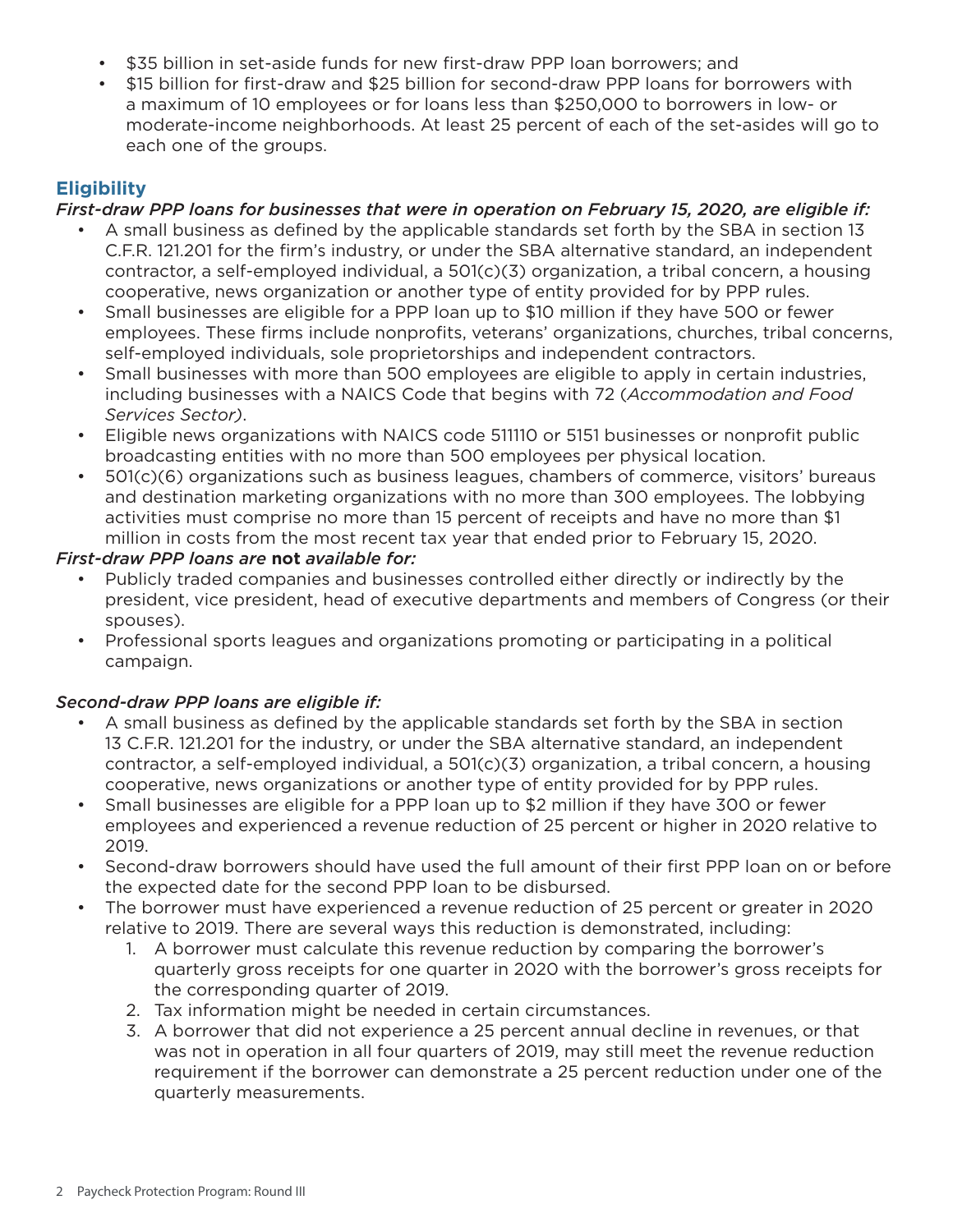- Any small business that was ineligible for the frst-draw PPP loan is also ineligible for the second-draw PPP loan.
- Unlike the frst-draw PPP loans, the relevant time period for calculating a borrower's payroll costs for a second-draw PPP loan is either the 12-month period prior to when the loan was made or calendar year 2019.

#### *For Farmers and Ranchers*

- The same general calculations that were used to estimate reductions for farmers and ranchers in the frst-draw PPP loans also apply to second-draw PPP loans, with adjustments that:
	- 1. Eliminate the provision for refnancing of an Economic Injury Disaster Loan (EIDL), which does not apply to second-draw PPP loans.
	- 2. Apply the choice of time period when calculating a farmer's or rancher's payroll costs for second-draw PPP loans, which is consistent with other second-draw PPP loans.
	- 3. In calculating a farmer's or rancher's maximum loan amount, any employee payroll costs should be subtracted from the farmer's or rancher's gross income to avoid double-counting amounts that represent pay to the employees of the farmer or rancher.
- Businesses that are part of a single corporate group shall in no event receive more than \$4 million of the second-draw PPP loans in the aggregate.

# **Covered Period**

- The covered period starts on the date elected by the borrower that is eight weeks after the date of disbursement and ends on the date that is 24 weeks after the date of disbursement.
- A small business is eligible if it was in operation on February 15, 2020, or for any 12-week period between February 15, 2019, and February 15, 2020, and either had employees on the payroll or paid independent contractors, or sole proprietorship with no employees.

# **Maximum Loan Amount**

- First-draw applicants may receive loans up to 2.5 times the average monthly payroll costs from 2019, 2020 or the year prior to the loan but are not to exceed \$10 million.
- Second-draw applicants may receive loans up to 2.5 times the average monthly payroll costs from 2019, 2020 or the year prior to the loan but are not to exceed \$2 million.
- Second-draw applicants with NAICS code 72 (*Accommodation and Food Services*) can receive up to 3.5 times their average monthly payroll costs but are not to exceed \$2 million.

# **Allowable Uses/Loan Funds**

PPP loan borrowers can have their first- and second-draw loans forgiven if funds were used on eligible costs, including:

- Payroll, rent, covered mortgage interest and utilities.
- Covered worker protection and facility modification expenditures (including personal protective equipment) to comply with federal health and safety guidelines for COVID-19.
- Covered property damage costs related to property damage, vandalism and looting due to public disturbances in 2020 that were not covered by insurance or other compensation.
- Expenditures to suppliers that are essential at the time of purchase to the recipient's current operations.
- Covered operating expenditures such as business software or cloud computing services; product or service delivery; processing, payment or tracking of payroll expenses; human resources; sales and billing functions; and accounting or tracking of supplies, inventory, records and expenses.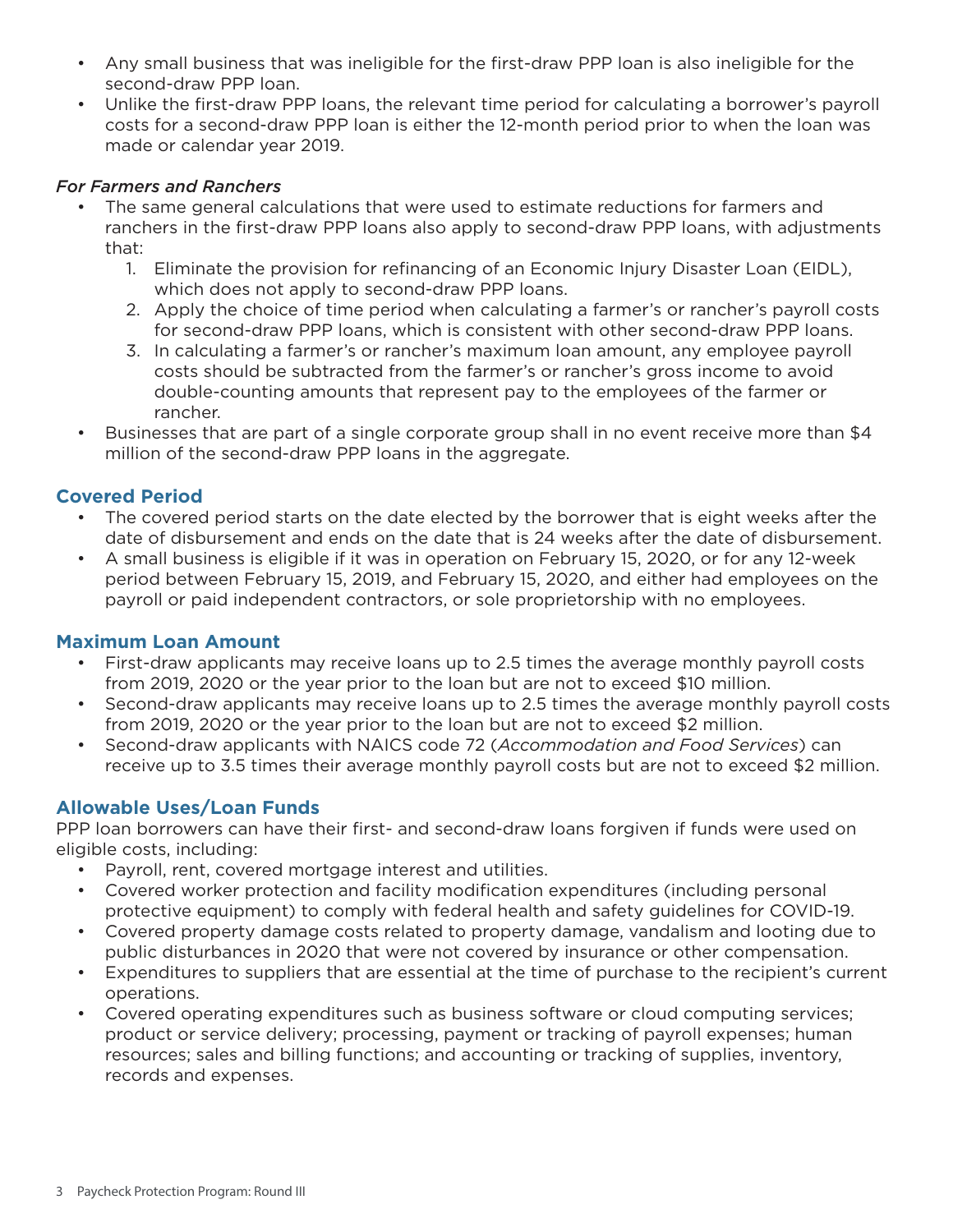#### **Loan Forgiveness**

- To be eligible for full loan forgiveness, frst-draw and second-draw PPP loan borrowers must demonstrate during the eight- to 24-week covered period following the loan disbursement that:
	- 1. Employee and compensation levels are maintained.
	- 2. The loan proceeds are spent on payroll costs and other eligible expenses.
	- 3. At least 60 percent of the funds are spent on payroll.
- Borrowers that receive less than \$150,000 shall receive forgiveness if they submit a certifcation to the lender that is not more than one page in length, including a description of the number of employees retained on the payroll, the estimated total amount of the loan spent on payroll costs and the total loan amount.

#### **Loan Terms**

The maturity for a PPP loan is five years, and the interest rate is fixed at 1 percent, with no loan fees or prepayment penalty.

#### **How to Apply**

To apply for the PPP loan, contact your local community fnancial institution, participating SBA approved 7(a) lenders or any participating federally insured depository institution, federally insured credit union or Farm Credit System institution.

# **When to Apply**

- First-draw PPP applicants can apply with community financial institutions starting January 11, 2021.
- Second-draw PPP applicants can apply with community financial institutions starting January 13, 2021.
- PPP loans will be open to small businesses through all participating lenders up to March 31, 2021.

#### **References**

Interim Final Rule - Business Loan Program Temporary Changes- Paycheck Protection Program: https://home.treasury.gov/system/fles/136/PPP-IFR-Paycheck-Protection-Program-as-Amendedby-Economic-Aid-Act.pdf

Interim Final Rule - Business Loan Program Temporary Changes - Paycheck Protection Program Second Draw Loans: https://home.treasury.gov/system/fles/136/PPP-IFR-Second-Draw-Loans.pdf

Small Business Administration – Paycheck Protection Program: https://www.sba.gov/fundingprograms/loans/coronavirus-relief-options/paycheck-protection-program

Small Business Administration – Paycheck Protection Program: Guidance on Accessing Capital for Minority, Underserved, Veteran and Women-Owned Business Concerns: https://www.sba.gov/sites/ default/fles/2021-01/Guidance%20on%20Accessing%20Capital%20for%20Underserved-508.pdf

Small Business Paycheck Protection Program - U.S. Department of Treasury: https://home.treasury. gov/policy-issues/cares/assistance-for-small-businesses

UT Extension Paycheck Protection Program: Round I Fact Sheet: https://extension.tennessee.edu/publications/Documents/D65-A.pdf

UT Extension Paycheck Protection Program: Round II Fact Sheet: https://extension.tennessee.edu/ publications/Documents/D65-B.pdf